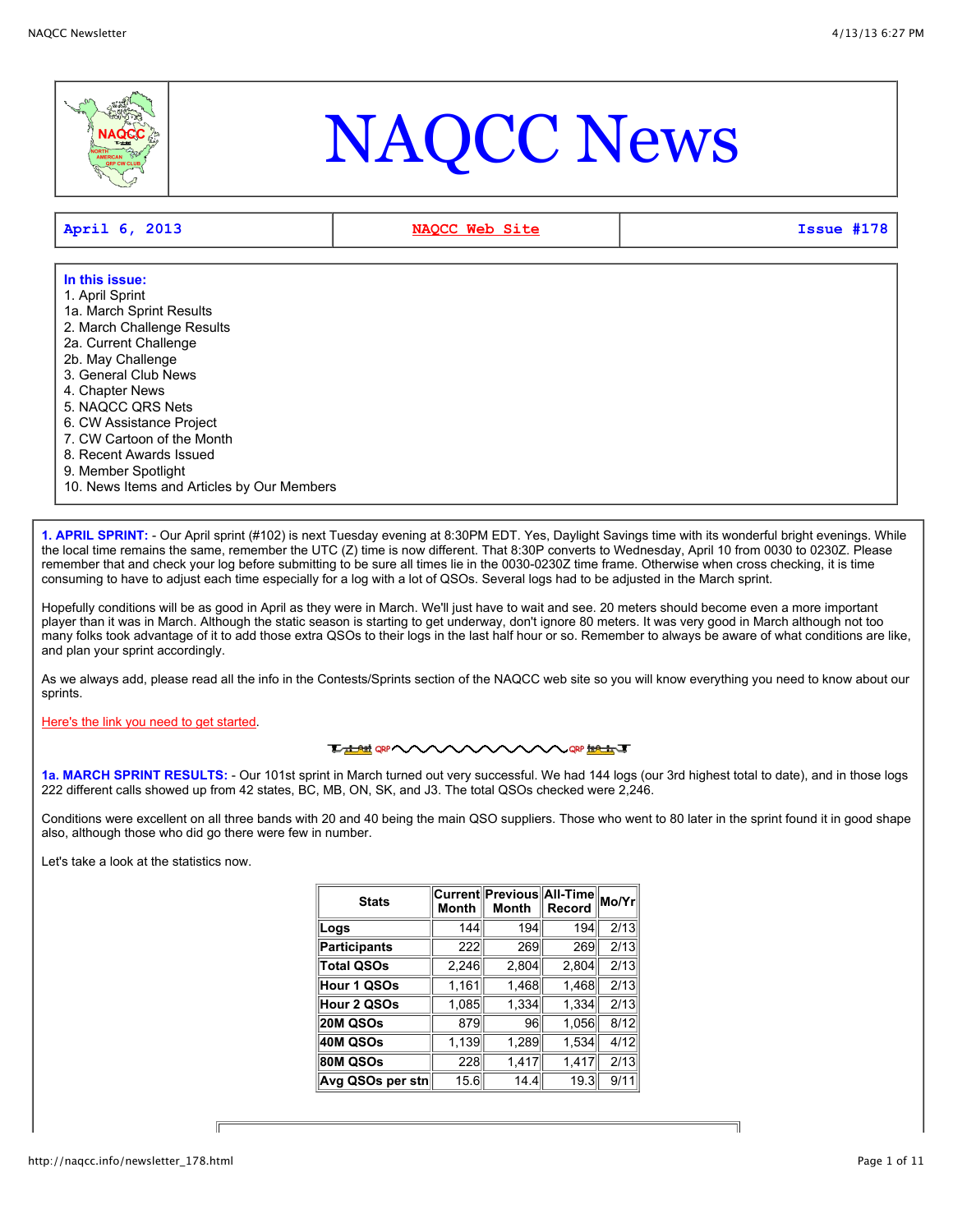| <b>CERTIFICATES</b>                           |                   |                   |       |
|-----------------------------------------------|-------------------|-------------------|-------|
| <b>SWA Category</b>                           |                   |                   |       |
| <b>Division</b>                               | 1st               | 2nd               | 3rd   |
| W1                                            | K1IEE             | K1YAN             |       |
| W <sub>2</sub>                                | NW <sub>2K</sub>  | W <sub>2</sub> SH |       |
| W <sub>3</sub>                                | K3WWP/KG3W        |                   |       |
| W4                                            | N <sub>4</sub> SX | K4ZGB             | WX4RM |
| W <sub>5</sub>                                | W5IQS             |                   |       |
| W6                                            | KA6AIL            |                   |       |
| W7                                            | AA7VW             | KE7YTE            |       |
| W <sub>8</sub>                                | N8XMS             | KI8R              |       |
| W9                                            | KB9ILT            |                   |       |
| W <sub>0</sub>                                | <b>NOTA</b>       | N3PDT             |       |
| Canada                                        | VE3FUJ            |                   |       |
| <b>DX</b>                                     | J37T              |                   |       |
| <b>Other Categories</b>                       |                   |                   |       |
| Gain                                          | KB3TEL            |                   |       |
| First time entrant high scorer                | KI8R              |                   |       |
| Paddle/bug handle - K1/K2 knob insert drawing | N8LA              |                   |       |

Congratulations to all including winners and non-winners. Actually there are no non-winners. Everyone who participated AND SENT IN A LOG is a winner because you have helped add to our voice shouting the praises of CW and QRP which shows the ham radio world that there are still many folks using and enjoying CW on the ham bands. That's one of our main goals here at the NAQCC.

Very special thanks to those who reported their results even though they made only a few QSO's. Your reports are equally important.

We welcome these 19 hams who submitted a sprint log for the first time. We hope they will continue to participate and report their results: KI8R WB4OMM AB3RU AA2VG AA7EQ W7BV W3NCR K0GUZ KB3VWK KF7TDF NS7E WI1B J37T KG6EYC K0IDC WA1VGB K7ATN (nm) KB0NJJ (nm but joined since) KB3TEL

GOLDEN LOGS. This feature of our sprints continues to be immensely popular among members. As N3PDT said, "...I get as much pleasure from turning in a Golden Log as I do my score...". Many others seem more concerned with being a GOLDEN LOG than getting a big score. When I get questions about changes after cross-checking, 90 percent are asking about GOLDEN LOG status, NOT changes in scores. If there is still anyone who doesn't know, a GOLDEN LOG is a log in exactly the correct format as defined in the rules with every bit of into correct. Instead of penalizing mistakes, we reward perfection with a GOLDEN LOG listing.

There is a prize awarded to the one who has the most GOLDEN LOGS each year. In case of a tie, the one having the most total QSOs for the year will be the winner.

GOLDEN LOGS were submitted by 69 of 144 participants this month. To see if you're one of them, check the results page.

Here's a Top 5 (+ ties) list of most GOLDEN LOGs in 2013:

3 - tie among 14 members

Thanks to all GOLDEN LOGgers for making my cross-checking job that much easier. Remember anyone can submit a GOLDEN LOG with just a bit of effort and checking on their part before submitting.

Here's a summary (through the latest sprint) of the number of GOLDEN LOGS:

| Year  | #GLs | #Logs | <b>%GOLDEN</b> |
|-------|------|-------|----------------|
| 2010  | 402  | 1076  | 37.4           |
| 2011  | 544  | 1317  | 41.3           |
| 2012  | 706  | 1471  | 48.0           |
| 2013  | 221  | 449   | 49.2           |
| Total | 1873 | 4313  | 43.4           |

So you see we're above average this year and the percentage has increased each year. That's rewarding to see as it means our members are getting better at log keeping and log submitting. Congratulations!

Full sprint info here

## **THE ORANGE**

**2. MARCH CHALLENGE RESULTS:** - This was a tribute to the couple of times the WPA Chapter of the NAQCC has operated from the submarine Requin in Pittsburgh. It was an alphabet challenge involving submarine names starting with the Requin. It wound up with 13 names and 100 letters total, perhaps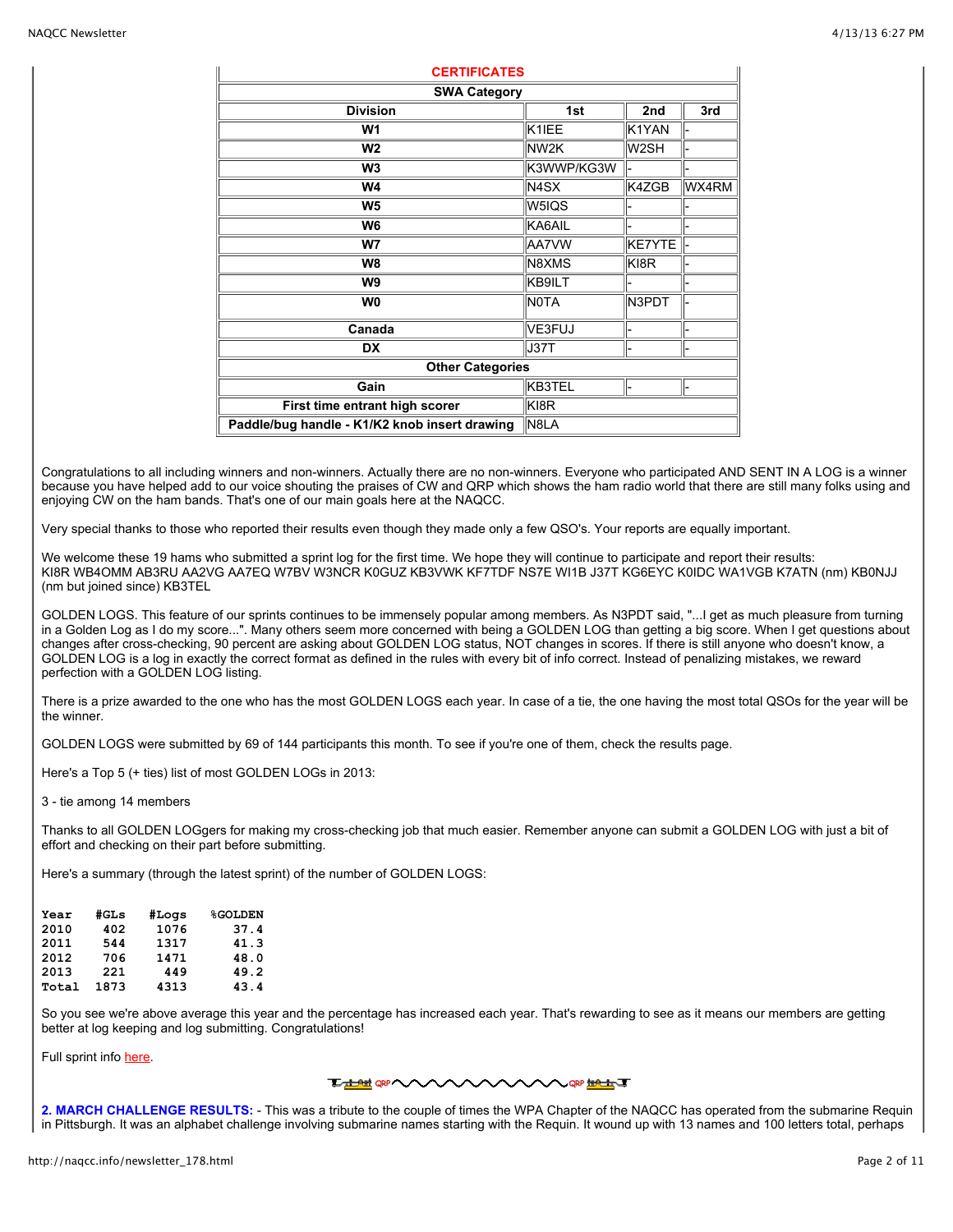the most we've had for an alphabet challenge. Our members weren't discouraged by the large number though. I (K3WWP) got all but one letter after the first four days of the month to show it could be done easily anyway. Using DX calls helped since they seem to provide a better mix of letters than do W/VE stations because of the many different prefixes to choose from and seemingly a greater percentage of XX#XXX type calls. Not to mention those LONG special event calls of DX stations and the XXX/XX#XXX type calls from portable operations. There are still a few days left in the submission period, but as of now, we have 10 folks who reported their results.

## THE REPORT OF THE REAL PROPERTY

**2a. CURRENT CHALLENGE:** - In many areas, April is considered the start of fishing season for those saner folks who don't believe in getting frostbite, hypothermia, etc. from winter ice fishing. Trout season also starts in many states. It's really a great time of year. So... this month we challenge you to take some time out from actually fishing to make the names of different species of fish in a traditional alphabet type challenge. The list comprises some of the 20 or so different species I have caught in the Allegheny River that runs through Kittanning. Good luck both with the fishing and the challenge. Maybe you can do some portable operating while fishing. Great way to pass the time if they are not biting. I completed the challenge on April 2 due to great DX conditions and the info mentioned above about DX calls. So if I can do it in 2 days, anyone can very easily do it by April 30 especially if the great DX conditions hang in there, as I'm not any better than anyone else nor do I have a better station than anyone else (actually worse than a lot of folks). So come on, let's set a new record for number of challenge masters this month as we have been doing with our sprints lately.

#### **TALAH QRP NOW YOU ORP INSURANCE**

**2b. MAY CHALLENGE:** - Since May contains Memorial Day, this challenge will have something to do with veterans or the military. So far Tom hasn't come up with any details, but they will be on the May Challenge page as soon as he does.

Full challenge info [here.](http://naqcc.info/challenges.html)



## **3. GENERAL CLUB NEWS:**

 - We're all set up for our anniversary week celebration this October (6th through the 12th) with one big exception. We still need a lot more operators for our N#A calls. Of course it is still very early, but as we all get older, time moves along more quickly and October will be here before we know it. So you can never sign up too early, and can always back out if necessary due to other more important commitments that come up. With that said, we have the following signed up already and are awaiting for more volunteers.

**N1A - W1OH N2A - N3A - K3WWP WY3H KC2EGL WA3HIC N4A - KI4EBD N5A - N6A - N7A - N8A - N8XMS N9A - K9EYT N0A - KC0PMH W0EJ**

Calls in red are those who volunteered to do that week's sprint with the N#A call.

We'll continue to update our special N#A Operation page in the main section of the NAQCC web site with info about this year's event. There you can see instantly who has signed up as an operator. As you see, we have 10 ops signed up already, but that's just a start. We'd like to see at least 4 or 5 ops for each call. The more ops, the more air time for the calls as I'm sure no one op is going to operate the whole 168 hours we have use of the calls. Everyone who has been an op in the past has gotten nothing but enjoyment from the experience and we get many returning ops each year. I'm sure it would be a real thrill for someone who has never operated a special event call to be able to operate one of our calls, even for just a couple hours if that's all that time would permit.

To sign up, just send an email to NAQCC33@WINDSTREAM.NET with the subject "NAQCC Anniversary" stating your intention to be an operator.

We'll again be using our special scheduler where you can post your operating times in real time. That proved very successful last year. So successful that we are also providing that service the rest of the year as well. See the main page of the NAQCC web site for details.

 - Just a quick reminder we're continuing with the hidden call sign idea originally suggested by Bill KB3XS even though it's been over a year (2/11/2012) now since anyone has claimed their prize. Only 10 out of 84 hidden calls have been found by their owner. Somewhere in this newsletter is a call sign of a member in a place that is definitely out of context and containing a mix of upper and lower case letters. If it is YOUR call sign and YOU find it, email NAQCC33@WINDSTREAM.NET BEFORE the publication date of the next newsletter (MAY 4) and win a gift certificate for 100 NAQCC QSL cards produced by the CheapQSLs.com company run by Hal K6RF (#0171) and donated by the NAQCC thanks to your generous monetary donations to the club. Cheap refers only to the price, not the quality of the cards. They are beautiful and a great way to show your pride in being a NAQCC member. See the main page of the web site to find out how to purchase your own cards.

**ᅚ<del>ᅹᅄ</del>**ᅄᄾᄾᄉᄉᄉ **AARTING** 

# **4. CHAPTER NEWS:**

Here is where our club chapters present news about their chapter activities. We currently have four chapters - European, Texas, Western Pennsylvania, and Florida. We're looking forward to expanding that roster further, but so far no one else seems interested in enjoying the fun of being in a chapter. Chapters are more or less independent local gatherings organized by NAQCC members in a geographical area and subject to a list of guidelines under the auspices of the NAQCC. They provide great opportunities to fellowship with other hams in an area who are interested in the same type of ham radio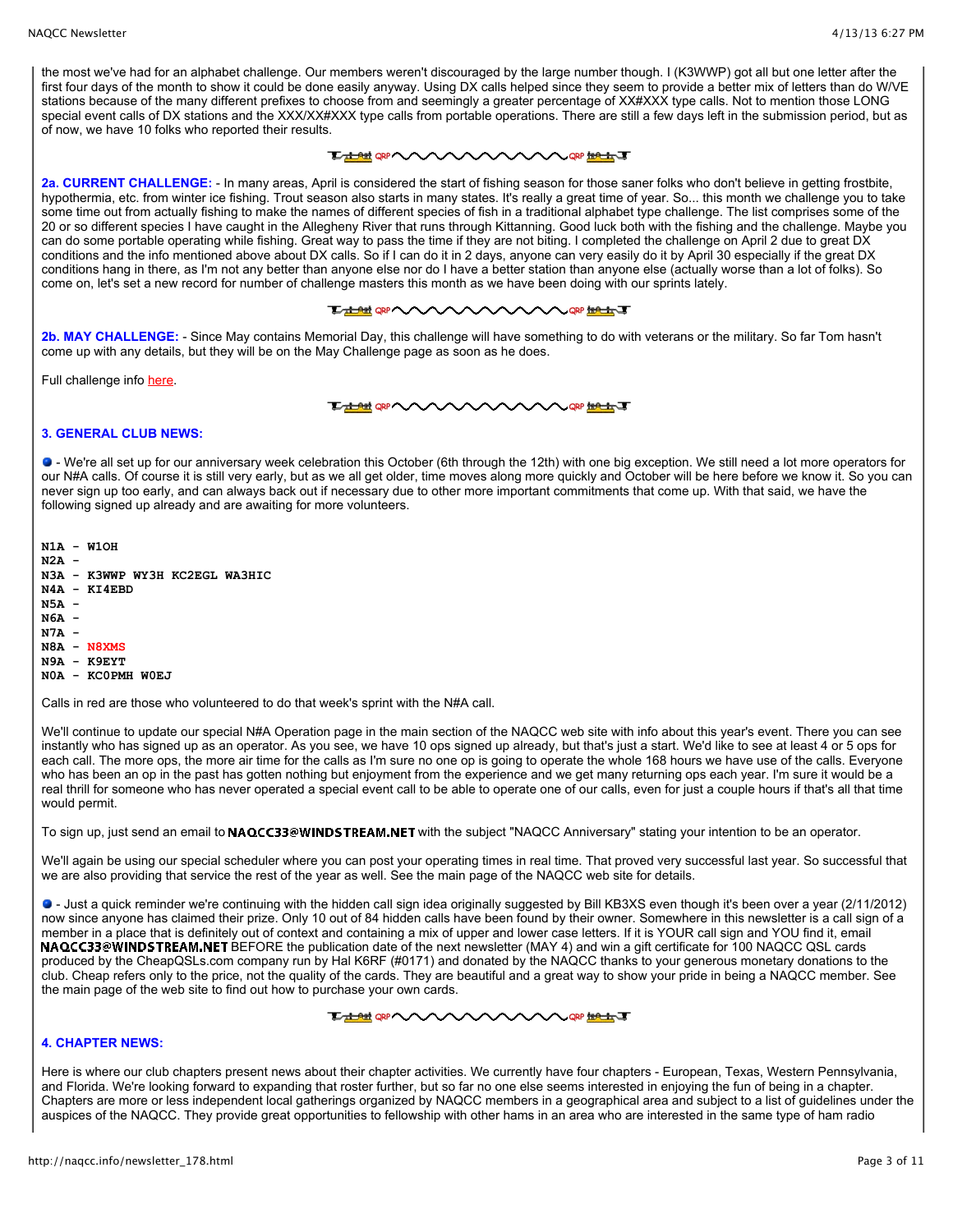activities, namely QRP and CW. If you would be interested in starting a chapter in your area, let us know and we'll send a copy of the guidelines. Remember our latest perk for Chapter members: Those who are members of one of our chapters can publicize any portable operations done as a Chapter function similar to what the WPA Chapter and Florida Chapter members have been doing doing for their portable operations. Such publicity helps a lot in providing activity for the operations. If there isn't yet a chapter in your area, you will have to form one to take advantage of this. If you are already a chapter member, just send an announcement exactly as you want posted to **NAQCC33@WINDSTREAM.NET** and we will post it for you. Make the subject of the email "NAQCC portable operation" for quickest action. Be sure to mention the Chapter prominently somewhere in the announcement, and be sure to submit a write-up on your operation for posting in your Chapter News section of the newsletter. Such a write-up goes to KD2MX@ARRL.NET

## **NAQCC EUROPEAN CHAPTER:**



Items in this section are from EU Chapter President Matt MW3YMY unless otherwise credited. Questions or comments should go to MATT@MATTIRELAND.CO.UK The EU Chapter web site is at<http://www.naqcc-eu.org/>

## **Sprints**

The results of the March European sprint have now been published on the [website.](http://naqcc-eu.org/) GW0VSW came in first place with 24 points, followed by MW3YMY and WH6LE.

We very much hope to hear everyone on the bands again in the next sprint, on Monday, 15th April.

The dates of the remaining 2013 sprints are given in the table below. This information is also [available on the website in a printer-friendly format](http://naqcc-eu.org/sprints/rules/2013_sprint_schedule.pdf), should you wish to keep it for your records:

| <b>Month</b> | <b>Sprint date</b>        |
|--------------|---------------------------|
| April        | Monday, 15th              |
| May          | Wednesday, 8th            |
| June         | Monday, 17th              |
| July         | Wednesday, 10th           |
| August       | Monday, 19th              |
|              | September Wednesday, 11th |
| October      | Monday, 21st              |
|              | November Wednesday, 13th  |
|              | December Monday, 16th     |
|              |                           |

The European sprints are fun, informal, monthly contests designed to be enjoyable to radio amateurs with all degrees of contesting experience. Please take part to support your local chapter and increase activity and awareness of QRP/CW on this side of the Atlantic. All are welcome to participate, not just members in Europe, and we now regularly obtain reports of trans-Atlantic QSOs in our sprints.

## **Monthly challenges**

We have so far received three entries for the March challenge, which involved constructing the phrase "Alfred Lewis Vail 25-09-1807 18-01-1859" from letters in the callsigns of stations you worked over the month of March. Entries will continue to be accepted until the 10th of April. Many thanks to K3WWP, W9UX and PA7PYR for their submissions so far.

The April challenge is now underway. Further details can be found [on the website](http://naqcc-eu.org/eu-challenges/april-2013-challenge).

## **NAQCC FLORIDA CHAPTER:**

Items in this section are from the FL Chapter unless otherwise credited. Questions or comments should go to NAQCCFL@YAHOO.COM



On March 22nd, The Florida Chapter of NAQCC held its latest field event on Hontoon Island in beautiful Hontoon State Park, just west of DeLand, FL with five members and one guest present. The chilly March morning started with a ferry ride across to the island, a fairly quick setup and most stations on the air shortly after 9 AM. Rick AA4W, took the DX honors with his KX3 and vertically configured Buddipole, working Switzerland, Lithuania, Spain and Croatia as well as four club members including K3WWP.

WB4MNK had 20 meters which was our money band for the day, but he generously shared with AA4W and K3RLL. KG4LAL and K3RLL found little excitement on 17 meters but WB4OMM found four members and a 'future member' on 40 meters.

As the temperature rose into the low 70s, our group of five members and one guest was chaperoned from the water by the Stetson University Girl's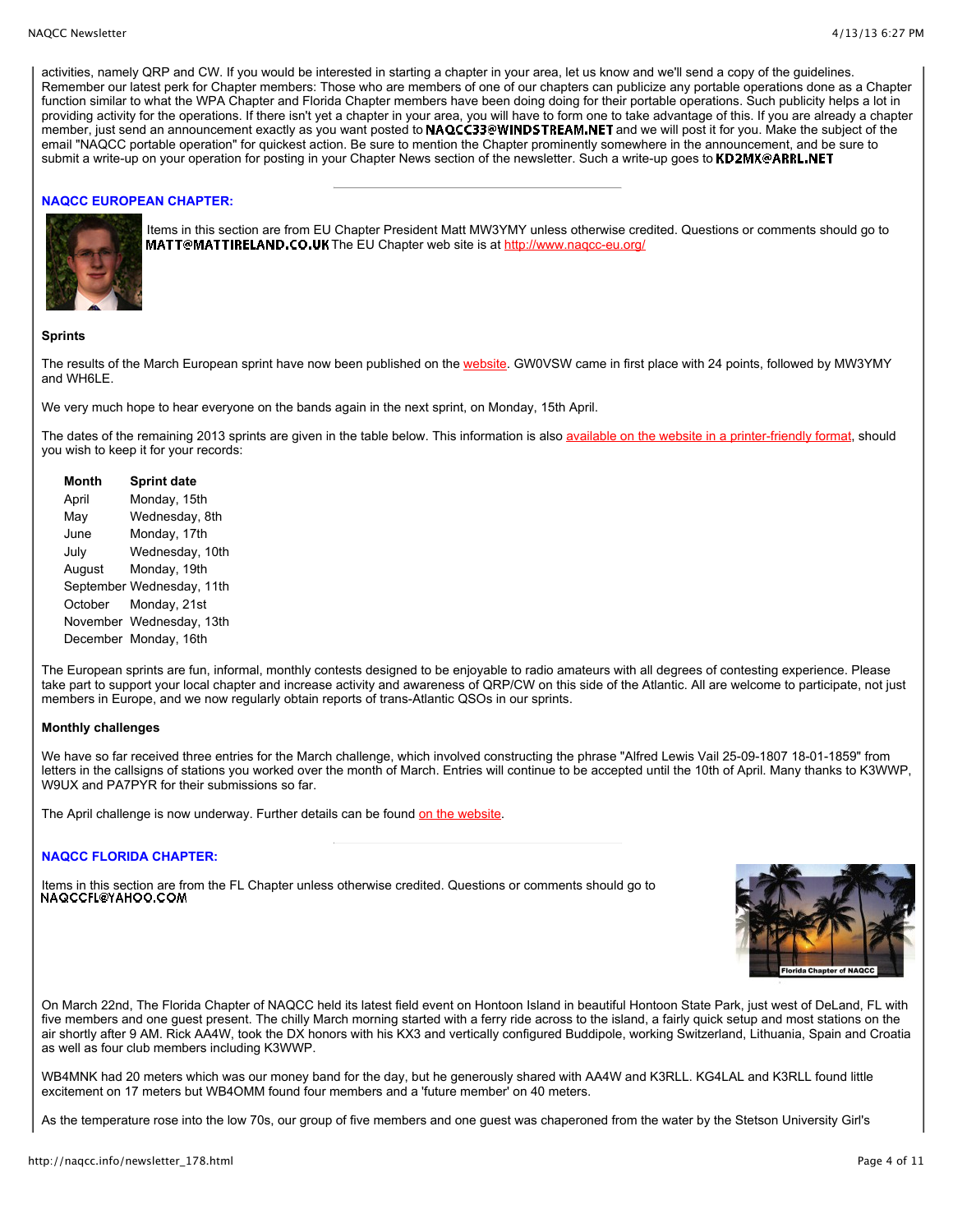Sculling Team. Also on the surrounding waterway was a large alligator circling our operating location. For those in colder climes, please note that 'gators can outrun even a very frightened ham operator for short distances. What is a short distance? It is just the space it takes to catch the fleeing ham, of course!

The Florida Chapter sincerely appreciates the helpful email advisory by K3WWP, the participation of our 22 NAQCC members worked as well as the unknown others who listened for us. If not for the assistance of our membership, our field event would not have been such a success. Thank you.



Our "crew" from left to right: Darryl AB8GU, Steve WB4OMM #5913, Don K3RLL #1905, Art WB4MNK #5274, Wally KG4LAL #6278 and Rick AA4W #1628.



Watching us menacingly from the nearby water was this particularly large 'gator



View across the channel to the 'mainland'

**NAQCC TEXAS CHAPTER:**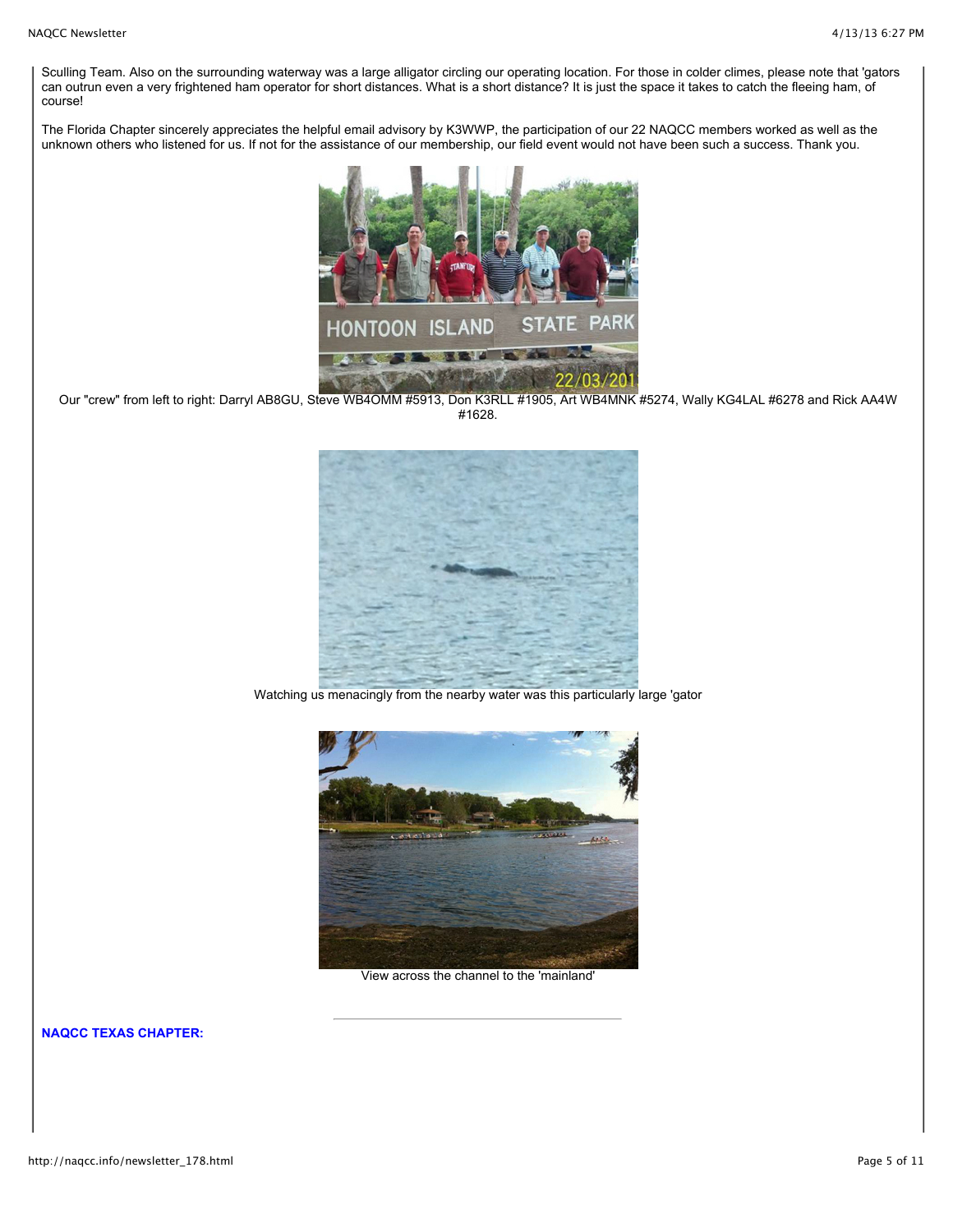

Items in this section are from TX Chapter Director Ron K5DUZ unless otherwise credited. Questions or comments should go to WEBMASTER7388@NAQCCTX.COM The TX Chapter web site is at http://www.nagcctx.com/

#### **NAQCC WESTERN PENNSYLVANIA CHAPTER:**

Items in this section are from John K3WWP unless otherwise credited. Questions or comments should go to **NAQCC33@WINDSTREAM.NET** All chapter news can be found ONLY here in this section of the newsletter.



Mike (KC2EGL) and I had so much fun in the ARRL DX contest in February with our 'tag team' effort we looked for some other big DX contest in which to participate in March. The Russian DX contest is usually quite big so we decided to get together that weekend and participate 'tag team' fashion. It was quite successful, but being only 24 hours long, it left us hungry for more. So we decided to enter the VA QSO party for a few hours. That was successful as well. We made a total of 284 QSOs, 208 in the Russian DX Contest and 76 in the VA QSO Party.

On another get together, we worked on getting HDSDR set up on Mike's laptop. That was quite an ordeal, and too long to detail here. Suffice it to say that apparently an external sound card that Mike bought since his laptop didn't have a stereo input, installed a driver that converted the mono input aC7Ye in the laptop to a stereo input and the HDSDR, laptop, and KX3 lived happily ever after.

Next up when Mike and I get together this weekend (Apr 5-7) is hopefully a construction project. Mike ordered two Tuna Tin 40M Xmtr kits, and we'll put them together and try them out if the kits arrive in time. Also we are going to try out a new panadapter program and an auxiliary that allows two or more programs to be connected to the KX3 simultaneously. Another tag team contest effort in the Polish DX Contest is also on tap along with chasing DX elsewhere and of course eating some great meals.

#### **Tablet ORP VALAVA WWW.CORPERATE**

# **5. NAQCC QRS NETS:**

News and net reports in this section are from QRS Net Manager Craig N4PLK unless otherwise credited. Questions or comments should go to N4PLK@VERIZON.NET



Thanks for participating in our QRS nets.

**73, Craig N4PLK NAQCC # 5775 QRS Nets Manager n4plk@verizon.net**

**NAQCC Main QRS Net (NQN) - Sunday, 8:00 PM Eastern Time, 7.060 Mhz 3-17-13 N4PLK (NCS) -9- N4PLK W3UEC K3NLT N8IUP N6TLU N9RLO K1IEE KG0YR NI2F 3-24-13 N4PLK (NCS) -8- N4PLK N6TLU K3NLT K4LXY K3VIG K1IEE W3UEC KK4KOE 3-31-13 N4PLK (NCS) -15- N4PLK N6TLU W3UEC K3NLT WM9I K1IEE AC8JW KU4GW N9RLO KB3IYM W4HH KW8U KD8FKD N4TIZ VA3PEN**

**NAQCC East Texas QRS Net (ETN) - Monday, 7:00 PM Central Time, 3.560 Mhz 3-17-13 KA5TJS -3- KA5TJS KE5YUM WB0QQT 3-25-13 KA5TJS (NCS) -2- KA5TJS KE5YUM**

**NAQCC Pacific NorthWest QRS Net (PNW) - Thursday, 7:00 PM, Pacific Time, 3.574 mHZ 3-14-13 KE7LKW (NCS) -9- KE7LKW KR5RR WB4SPB KD7HXN N6KIX AD7BP K6DMT WA7KME KG0YR 3-21-13 KE7LKW (NCS) -5- KE7LKW KR5RR N6KIX AD7BP WB7EUX 3-28-13 KE7LKW (NCS) -10- KE7LKW N6KIX K6DMT KR5RR K7ZNP KD7HXN WB4SPB NU7T K6AIL VE7FLY** 

**NAQCC Rocky Mtn Regional/Continental QRS Net (RMR) - Tuesday, 3:00 PM Mountain Time, 14.0625 Mhz 4-2-13 WC7S (NCS) -10- WC7S N9RLO K6OIO K0DTJ AA7CUR AA7EQ KG0YR AF9W N6MY AD7BP**

**NAQCC Rocky Mtn Regional/Continental QRS Net (RMR) - Thursday, 3:00 PM Mountain Time, 14.0625 Mhz 3-28-13 WC7S (NCS) -4- WC7S NE5DL K0DTJ AF9W 4-4-13 WC7S (NCS) -6- AF9W AC5EH K0DTJ K7WMA W3HZZ 4-5-13 WC7S (NCS) -15- WC7S W3HZZ KoDTJ NS7E WE9F KA4RUR W2SH WA0ITP KO1U AF9W NE5DL AD7BP AL7V NO0N NAQCC East Coast QRS Net (ECN) - Thursday, 8:00 PM Eastern Time, 7.060 Mhz 3-21-13 KG4KGL (NCS) -3- KG4KGL K1IEE W0CC**

**3-28-13 KG4KGL (NCS) -4- KG4KGL K1IEE W3UEC KI4KGK**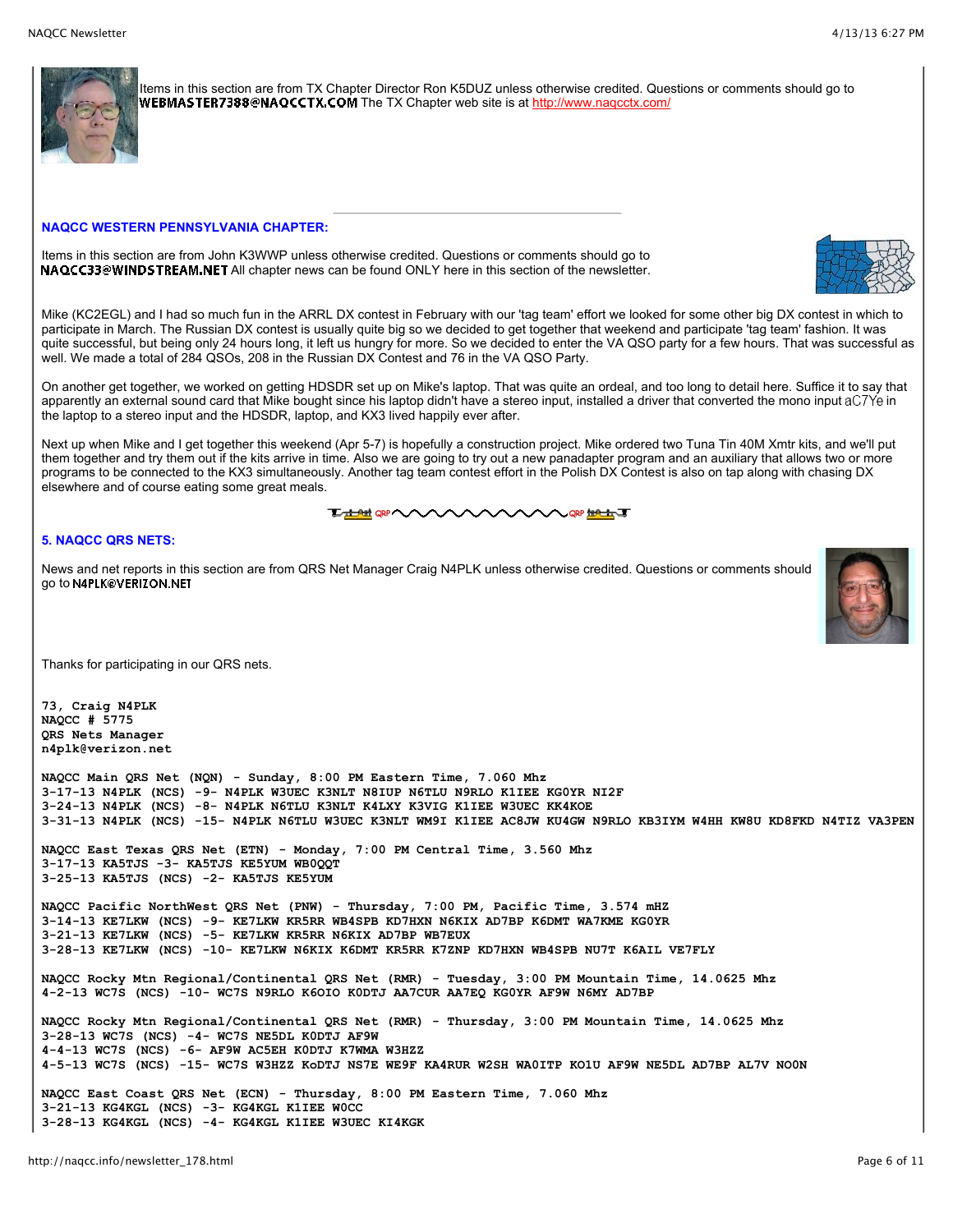#### **TALAH QRP WWW CORP HOLLY JE**

## **6. NAQCC CW ASSISTANCE PROJECT:**



Items in this section are from CW Assistance Project Coordinator Ron K5DUZ unless otherwise credited. If you are interested in helping out or need help with any CW and/or QRP matters contact: K5DUZ - NAQCCSKED@FLASH.NET OR VE3FUJ - VE3FUJ@WIGHTMAN.CA

Since Ron apparently is still involved with his work projects and family matters, Brion VE3FUJ has graciously volunteered to step in and help to provide content to those pages in our CW Assistance/QRS Nets section of the web site that have stood blank for quite a while now. He has taken care of about half the pages as of now, and is working on others.

We still hope that Ron can add his input to those pages as well. It's always best to have a couple different plans of attack when learning CW since the process seems to be different for different people.

(From K3WWP) Today let's talk just a little bit about working DX. This topic is covered in many places on the Internet, and is even in the Ham Radio Exam study books, but after my 'marathon' month of chasing and working DX, I'd just like to mention a couple of bad practices, and tell how those can be turned into good practices.

First of all, when you find a DX station, listen to him before you blindly call him. Many folks will just jump right in and call right on his frequency without considering whether or not they are interfering with the DX station's operating methods. Find out his pattern to know just when he is completely finished with a QSO before calling him. There are many different patterns. Sometimes the DX will call a brief CQ or QRZ? after each QSO. Sometimes it will be just his call or dit dit just to name a few. Don't call until you hear that 'invitation' to transmit.

When the DX calls a directional CQ, for example CQ AS or CQ ASIA, NEVER answer UNLESS you are in Asia. Always respect the DX station's wishes. In that same vein if he answers with only an RST report, you do EXACTLY the same. Let him dictate the style of QSO. It's annoying to be waiting to work a DX (rare or not) station, because someone is giving his entire life history to the DX station. If the DX station DOES give RST, QTH, and NAME, then it is OK if you do the same. He may even be interested in rag chewing a bit more. Again just follow his lead in the style of QSO he wishes to make.

If the DX station ends a QSO with "UP", NEVER call on his frequency. UP means he is listening for answers higher in frequency, so you must set up your rig for split frequency operation. For example he may be transmitting on 14020, but listening on 14021. Generally it's UP 1 kHz, but a very rare station may develop a pile up a few kHz wide, that is be transmitting on 14020, but listening on 14021-14025 for example. That's where the chess game comes into play. You try to figure out the frequency of the last station he worked, and when the time comes, make your call there or very slightly higher in frequency . Rigs like the KX3 that can listen on both frequencies at once are a great help in that regard.

Now for the DX station himself. He should at least periodically (every few QSOs) identify himself. I've heard some DX stations go for as many as a dozen or even more contacts without saying who they are. In the same vein, if they are operating split as described above, state that fact at least every couple QSOs. It only takes a second or less to identify and/or send "UP". The DX station is not going to lose any QSOs in doing so.

Meanwhile, see the [CW Assistance/QRS Nets](http://naqcc.info/cw.html) section of the web site and the new content that is there.

#### **LAMM ON WAXWAXWAY ON MALLT**

# **7. CW CARTOON OF THE MONTH:**



Let's take a comedy and/or nostalgia break now courtesy of Dick Sylvan W9CBT NAQCC #2062. Dick has been a long-time QRP/CW operator. One of his many talents is being a cartoon artist. Dick's cartoons appear monthly in the K9YA Telegraph, a free ham radio eZine, where he is staff cartoonist. The NAQCC is very honored to reprint Dick's cartoons originally published in the [K9YA Telegraph.](http://www.k9ya.org/) Dick has also authored a book entitled "Hi Hi - A Collection of Ham Radio Cartoons" available via [his web site.](http://www.k9ya.org/w9cbt/) Dick's cartoons made their debut in our NAQCC Newsletter Issue #058, November 17, 2007, and a new cartoon currently appears in every issue.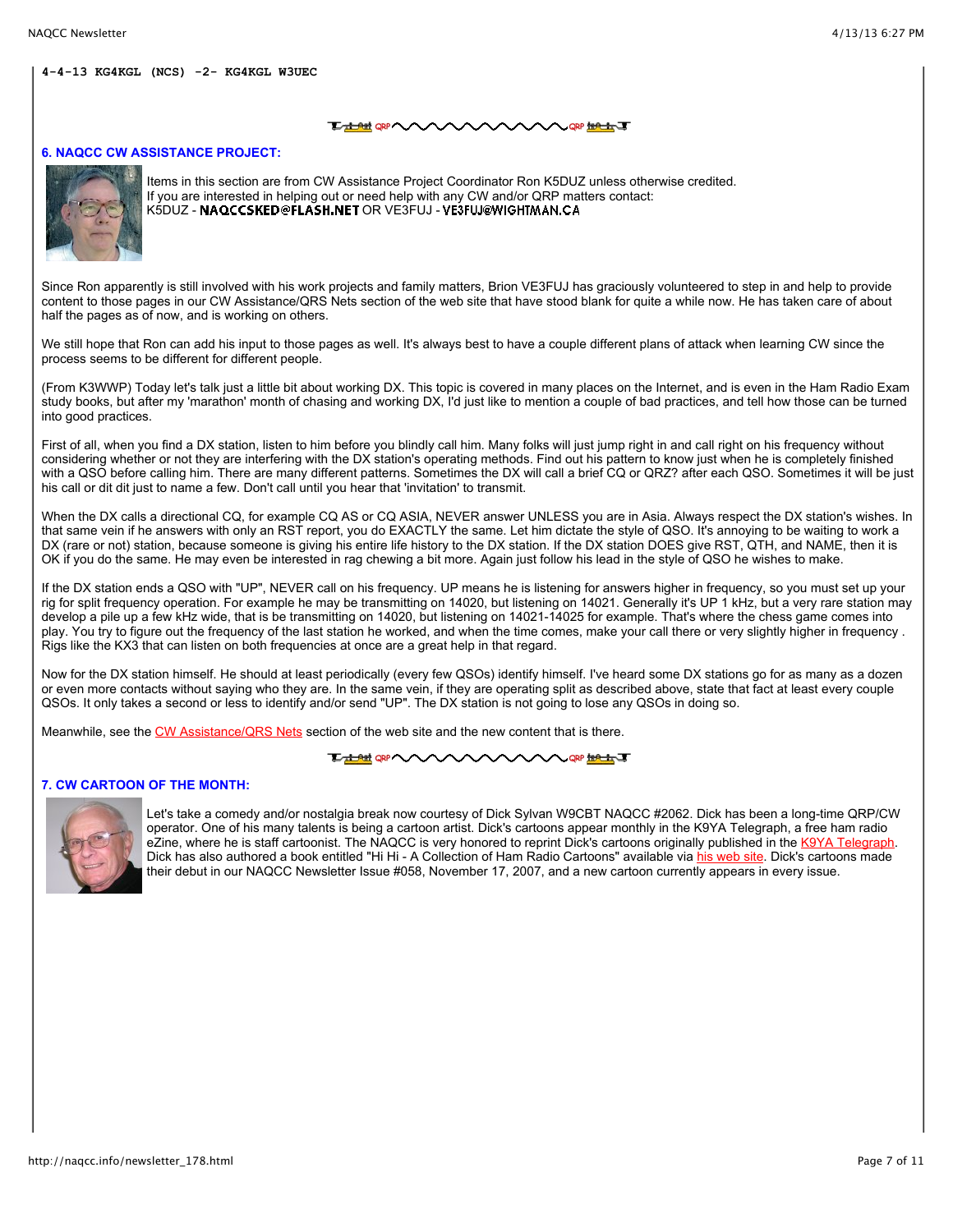

# **8. RECENT AWARD WINNERS:**

# **1000 MPW Awards:**

| 0159 | 02/11/13<br>W4TZM                                    |
|------|------------------------------------------------------|
| 0160 | 02/12/13<br><b>WB2JNA</b>                            |
| 0161 | 02/13/13<br><b>W1SFR</b><br>$\overline{\phantom{0}}$ |
| 0162 | 02/13/13<br><b>W1SFR</b><br>$\overline{\phantom{0}}$ |
| 0163 | $\overline{a}$<br>02/13/13<br><b>W1SFR</b>           |
| 0164 | $\overline{a}$<br>02/13/13<br><b>W1SFR</b>           |
| 0165 | $\overline{a}$<br>02/13/13<br><b>W1SFR</b>           |
| 0166 | $\overline{a}$<br>02/13/13<br><b>W1SFR</b>           |
| 0167 | $\overline{a}$<br>02/16/13<br>N3CU                   |
| 0168 | 02/16/13<br>-<br>N3CU                                |
| 0169 | 02/16/13<br>-<br>N3CU                                |
| 0170 | 02/16/13<br>-<br>N3CU                                |
| 0171 | 02/16/13<br>N3CU<br>-                                |
| 0172 | 02/16/13<br>-<br>N3CU                                |
| 0173 | 02/16/13<br><b>N3CU</b><br>-                         |
| 0174 | 02/16/13<br>-<br><b>N3CU</b>                         |
| 0175 | 02/16/13<br>-<br><b>N3CU</b>                         |
| 0176 | $\overline{a}$<br>02/16/13<br><b>N3CU</b>            |
| 0177 | 02/16/13<br>-<br><b>N3CU</b>                         |
| 0178 | 02/16/13<br><b>N3CU</b><br>-                         |
| 0179 | 02/16/13<br><b>N3CU</b><br>-                         |
| 0180 | 02/17/13<br><b>W1SFR</b>                             |
| 0181 | 02/19/13<br><b>KC2EGL</b><br>-                       |
| 0182 | 02/19/13<br><b>KC2EGL</b><br>-                       |
| 0183 | 02/19/13<br><b>KC2EGL</b><br>-                       |
| 0184 | 02/19/13<br>KC2EGL<br>-                              |
| 0185 | 02/19/13<br><b>KC2EGL</b><br>-                       |
| 0186 | 02/19/13<br><b>KC2EGL</b><br>-                       |
| 0187 | 02/19/13<br><b>KC2EGL</b><br>-                       |
| 0188 | 02/19/13<br><b>KC2EGL</b><br>-                       |
| 0189 | 02/19/13<br><b>KC2EGL</b><br>-                       |
| 0190 | 02/22/13<br>WH6LE                                    |
| 0191 | 02/22/13<br>WH6LE<br>$\overline{\phantom{0}}$        |
| 0192 | WH6LE<br>02/22/13                                    |
| 0193 | 02/23/13<br><b>N3CU</b>                              |
| 0194 | 02/23/13<br>N3CU                                     |
| 0195 | 02/24/13<br>W5OXM-                                   |
| 0196 | 02/24/13<br><b>W5OXM</b>                             |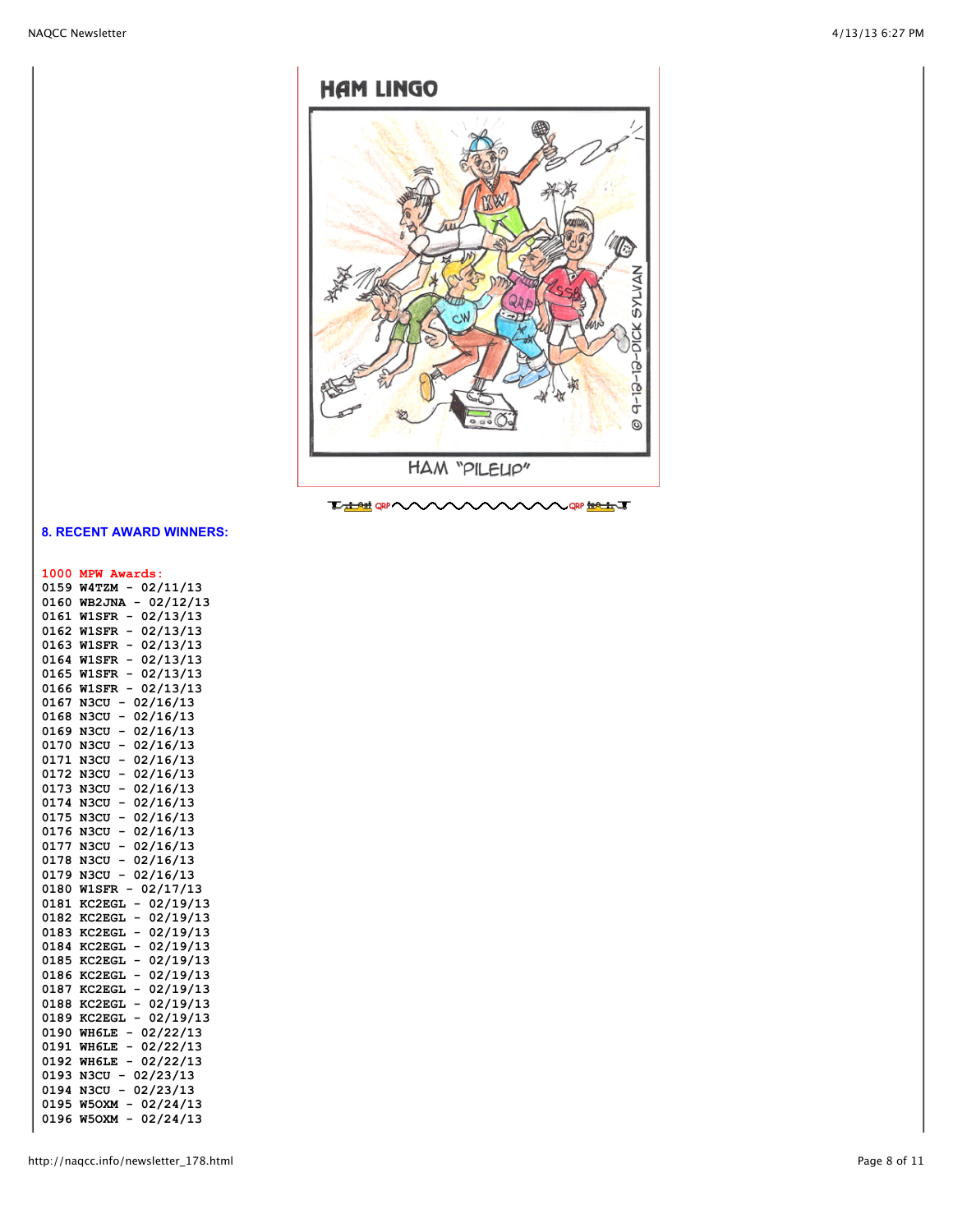| 0198 | 02/24/13<br><b>W5OXM</b>                      |
|------|-----------------------------------------------|
| 0199 | 02/24/13<br>W50XM<br>$\overline{\phantom{0}}$ |
| 0200 | 02/24/13<br>W5OXM                             |
| 0201 | 02/24/13<br><b>W5OXM</b><br>-                 |
| 0202 | 02/24/13<br>W5OXM<br>$\overline{\phantom{0}}$ |
| 0203 | 02/24/13<br><b>W5OXM</b><br>-                 |
| 0204 | 02/24/13<br>W5OXM<br>-                        |
| 0205 | 02/24/13<br><b>W5OXM</b><br>-                 |
| 0206 | 02/24/13<br>W5OXM                             |
| 0207 | 03/07/13<br><b>KB1UOH</b>                     |
| 0208 | 03/09/13<br>WU1V                              |
| 0209 | 03/16/13<br>WU1V<br>$\overline{a}$            |
| 0210 | 03/18/13<br>K3WWP<br>-                        |
| 0211 | 03/24/13<br><b>KC2EGL</b><br>-                |
| 0212 | 03/24/13<br><b>KC2EGL</b><br>-                |
| 0213 | 03/24/13<br><b>KC2EGL</b><br>-                |
| 0214 | 03/24/13<br><b>KC2EGL</b><br>-                |
| 0215 | 03/24/13<br><b>KC2EGL</b>                     |
| 0216 | 03/24/13<br><b>KC2EGL</b>                     |
| 0217 | 03/24/13<br><b>KC2EGL</b>                     |

**0197 W5OXM - 02/24/13**

**\*\*\*\*\*\*\*\*\*\*\*\*\*\*\*\*\*\*\*\*\***

#### **QSO-a-Day Awards:**

**One Month 2013: 0001 WY3H - 2/7/13 (Month of January)**

**30 Days2013: 0001 KC0LZR - 3/25/13 (2/20-3/21)**

#### **Endorsements:**

**0001 WY3H One Month 2013 - Simple wire antennas for all QSOs - 2/7/13 0001 KC0LZR 30 Days 2013 - Simple wire antennas for all QSOs - 3/25/13**

#### **\*\*\*\*\*\*\*\*\*\*\*\*\*\*\*\*\*\*\*\*\***

#### **30-30 Awards:**

**One month 0026 W4TZM Mar 2013 - 3/25/13**

#### **Magnum:**

**\*\*\*\*\*\*\*\*\*\*\*\*\*\*\*\*\*\*\*\*\***

**WAC Category A (QRP) Awards: 0023 WB2JNA - 2/17/13 0024 KC2EGL - 2/17/13**

**Endorsements:**

**\*\*\*\*\*\*\*\*\*\*\*\*\*\*\*\*\*\*\*\*\***

**WAS Category A Awards: 0020 W4TZN - 2/25/13**

**WAS Category B (2X QRP) Awards:**

**WAS Category C (QRPp) Awards:**

**Endorsements Category A:**

#### **\*\*\*\*\*\*\*\*\*\*\*\*\*\*\*\*\*\*\*\*\***

Nice to see some new calls in our awards listing. Congratulations to them, and to our 'regulars' who've earned some additional awards as well.

For a complete listing of our award winners and more details, see **Awards** on the web site.

**THE OF WWW WWW WAS THE T**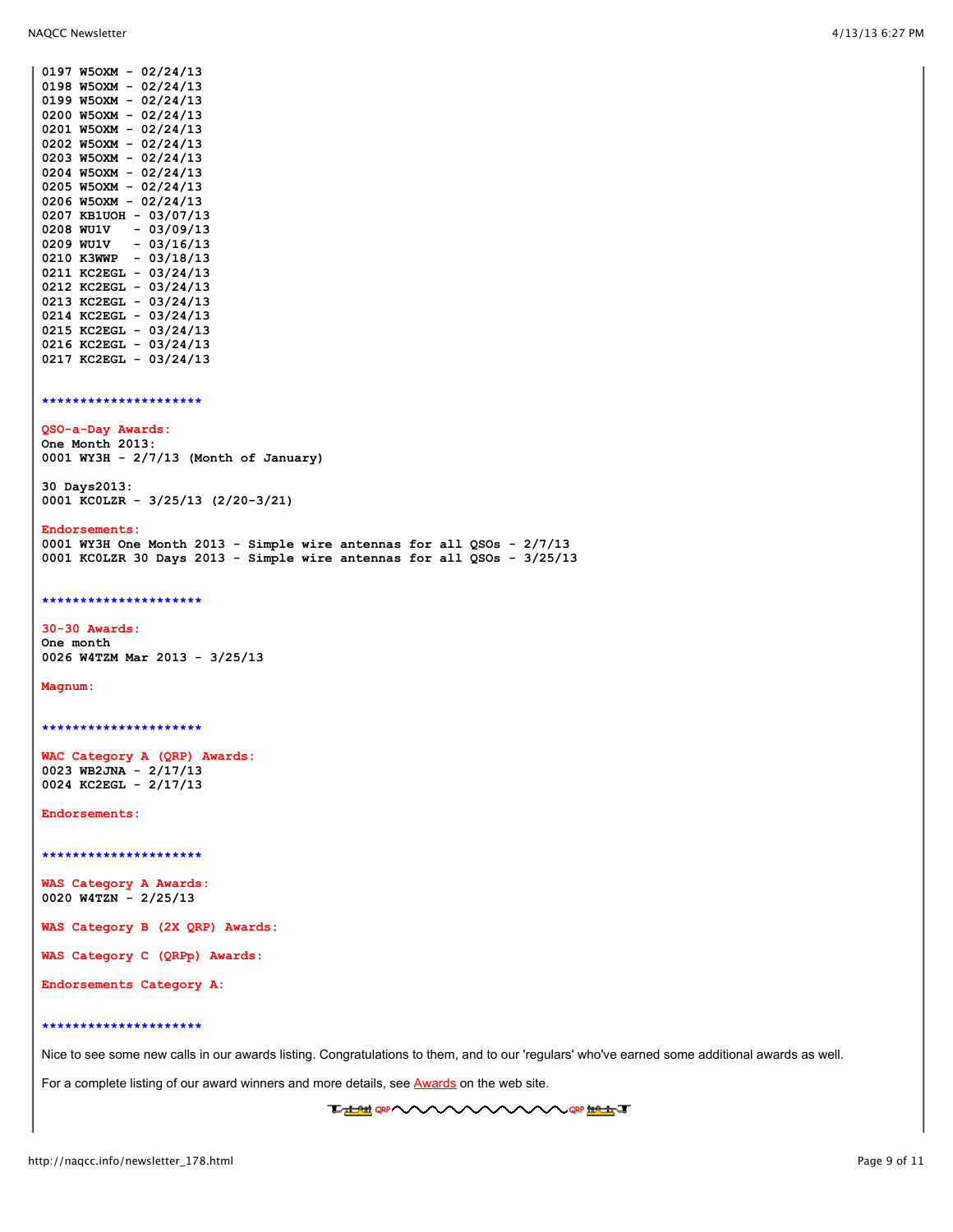## **9. MEMBER SPOTLIGHT:**



This section is managed by Paul N8XMS and any questions about it should go to **N8XMS@ARRL.NET**. Paul selects members at random and asks them if they would like to be featured in the Member Spotlight in the newsletter.

# **Larry Makoski W2LJ #35**



Ever since I was licensed back in 1978, QRP always held a fascination for me. The fact that a signal, having less power than an average nightlight could travel the globe, constantly amazed me. It soon became apparent to me that the 100 Watts or so that I had been accustomed to using weren't really all that necessary. Shortly after upgrading to General in 1979, I joined a newly formed organization - the QRP Amateur Radio Club International. The Club's mission statement mirrored my own discovery, that high power wasn't always the answer. In the early days, QRP was considered 100 Watts or less. Quickly soon thereafter, the membership decided to relocate that power level to the ones we recognize today, five Watts for CW and ten Watts for SSB.

I took to operating at QRP power levels for 100% of my operating time in 2003. The satisfaction and enjoyment I received returned me back to my Novice days. While not every QSO is a challenge, every QSO is a joy. Plus there are other obvious side benefits - no neighbors complaining about RFI getting into their TVs, baby monitors, stereos. And even better - no complaints from my own family about RFI getting into the TV, telephones, etc!

I quickly discovered that there is a little "niche' within a niche" in the QRP community. That is QRPers who enjoy taking their stations out into the fresh air and operating from outside the confines of the home shack. I got a taste of this by participating in such outdoor events as "QRP To The Field" and "The Flight of the Bumblebees" among others. I was instantaneously hooked. As far as I am concerned, there is nothing as much fun as taking a radio, a battery, a key and an antenna outdoors and making contacts all over the world with the sun on your back and the breeze in your face.

It wasn't long before I found excuses to head out to a local park for a chance to operate for a few hours. I also began taking my radios with me when our family heads up to Lake George, NY on vacation, as we do every summer. It's gotten to the point where the owners of the place we stay, as well as other returning vacationers always ask me, "Did you bring your radios?" when they see me each summer. They especially get a kick out of watching me have QSOs or asking me which states and countries I had managed to get in contact with.

My appreciation of this kind of operating inspired me to come up with a new Summer outdoor QRP event. With the support and sponsorship of the New Jersey QRP Club, the NJQRP Skeeter Hunt was born in 2012. The inaugural event was a huge success, with over 125 Amateurs participating and over 60 logs submitted. The second Sunday of August will be the date for this fun outdoor contest in years to come.

Someday, when the kids are grown and I'm done with the 9-5 rat race, I'll be able to emulate folks like WG0AT, N7UN, W0RW, and others who operate on a regular basis from exotic and beautiful locations. Until then, I'll have to satisfy my craving for the "Great Outdoors" by operating from local town, county and state parks - or even my own backyard!

# **THE ORAN**

## **10. NEWS ITEMS AND ARTICLES BY OUR MEMBERS:**



This section is a forum for you to tell other members what you've been up to on the ham bands or to submit an article dealing with some aspect of CW and QRP operation or equipment. Examples might include, but not limited to, antenna projects, QRP and/or SDR equipment, tuners, battery technology, keyers, logging, or other related topic of interest to the QRP community. Send your news items and articles to our news editor Paul KD2MX at KD2MX@ARRL.NET. Deadline for submitting news items for the next newsletter is May 2. For your convenience any links in this section will open in a new browser window so you can come immediately back here to the newsletter just by closing that extra window. DISCLAIMER: Any views expressed in this section are those of the member submitting them, and may or may not be those of the NAQCC or its officers.

 **From John K3WWP #0002 FC 1** - March was a month of DX for me. I worked some DX each day of the month. Except for our NAQCC sprint and the